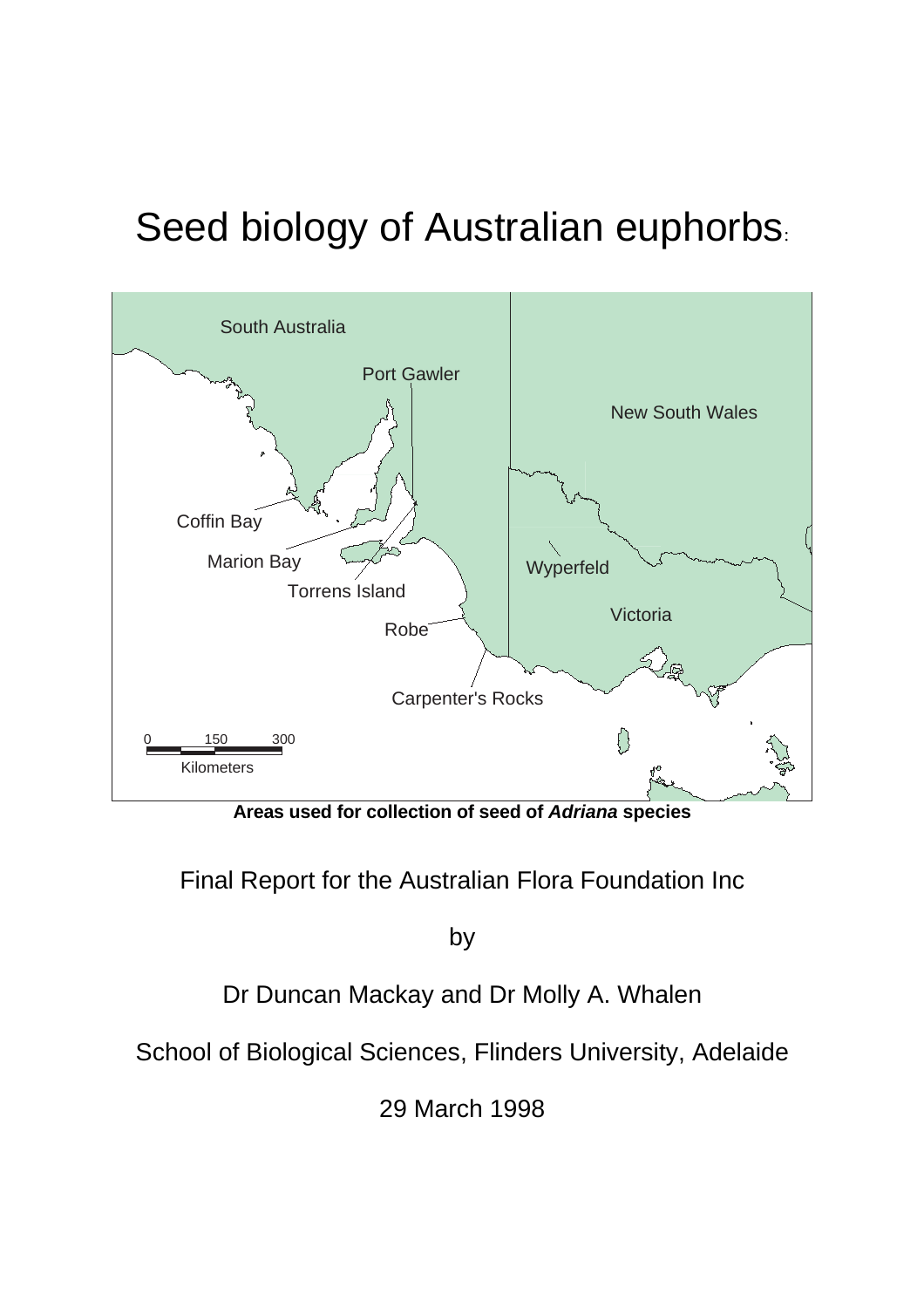## **Seed biology of Australian euphorbs**:

Final Report for the Australian Flora Foundation Inc; Dr Duncan Mackay and Dr Molly A. Whalen School of Biological Sciences, Flinders University, Adelaide 29 March 1998

## **Summary**

Within the Euphorbiaceae, many species have seeds that bear an appendage called a caruncle, although carunculate seeds have a sporadic taxonomic distribution, with some euphorb genera containing both carunculate and ecarunculate species (Webster 1994). The euphorb caruncle is often assumed to function as an elaiosome, that is, as an appendage that facilitates seed dispersal by ants, or myrmecochory. This assumption has received very little quantitative or experimental verification.

Our work on the euphorb *Adriana* concentrated on determining whether or not carunculate seeds are dispersed by ants and whether or not the caruncle is an attractant to seed-dispersing ants. Together, the field and laboratory choice trials indicated that the caruncle is attractive to ants and that carunculate seeds are particularly attractive to omnivorous ants of the genera *Rhytidoponera* and *Iridomyrmex*.

Since elaiosomes have been hypothesised to have evolved so as to resemble arthropods in their fatty acid composition, we compared the fatty acid compositions of blowflies and *Adriana* seed and caruncles. Blowflies resembled *Adriana* caruncles in having relatively low concentrations (10%) of linoleic acid and intermediate concentrations (18%) of palmitic acid, in contrast to *Adriana* seeds which have relatively high concentrations (62%) of linoleic acid and relatively low concentrations (5%) of palmitic acid.

The caruncle:seed mass ratio has been shown to be an important cue eliciting diaspore removal in other studies Hence they were analysed in populations of *Adriana quadripartite*. Analysis of diaspore and caruncle weights revealed that while there is significant variation in seed weight, the relationship between seed weight and caruncle weight does not vary among populations, and hence the caruncle:seed mass ratio does not vary significantly among the sampled populations.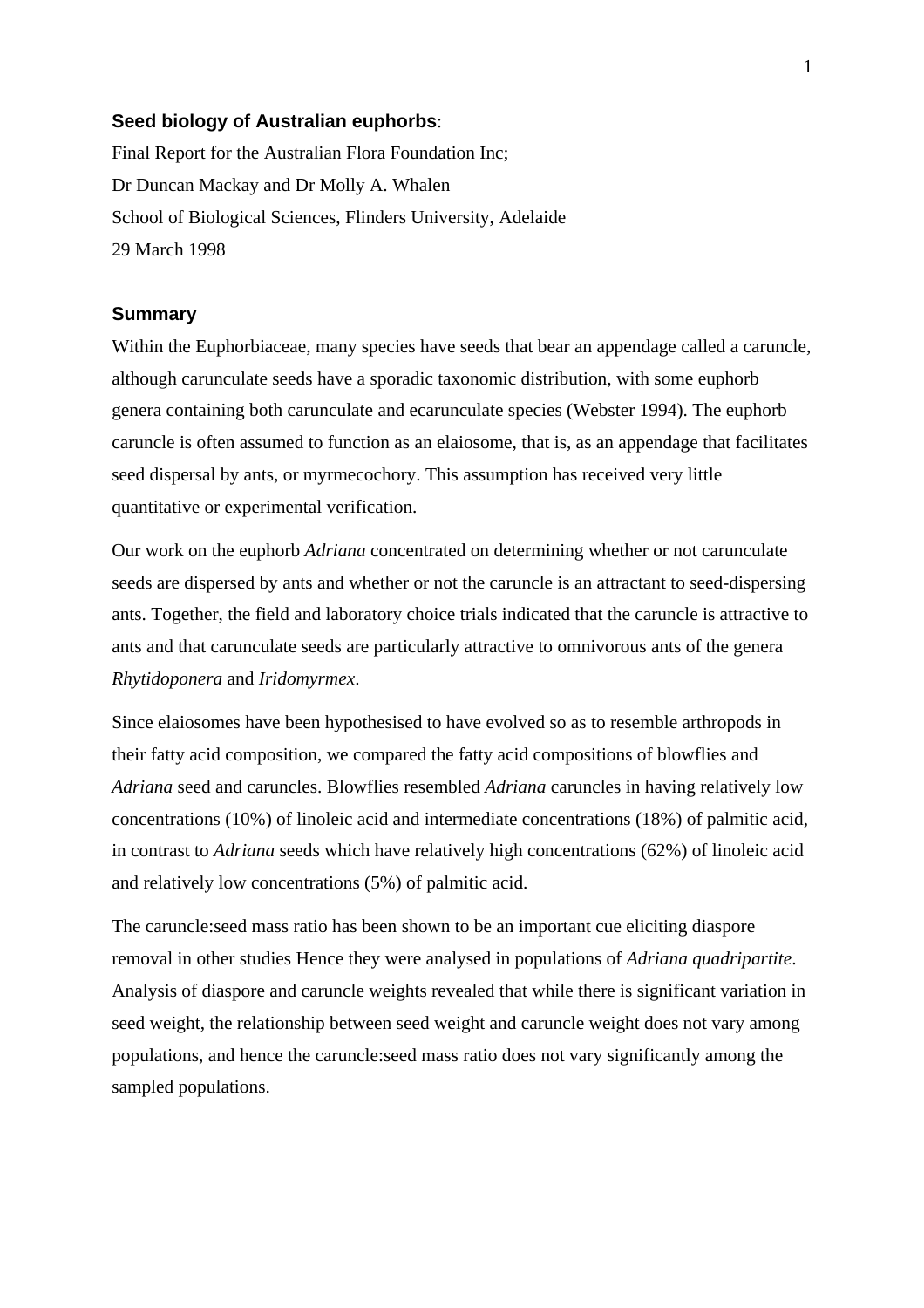# **Introduction**

This report describes the results of our researches into the nature and function of the caruncle on seeds of plants in the endemic euphorb genus *Adriana*. Within the Euphorbiaceae, many species have seeds that bear an appendage called a caruncle, although carunculate seeds have a sporadic taxonomic distribution, with some euphorb genera containing both carunculate and ecarunculate species (Webster 1994).

The euphorb caruncle is often assumed to function as an elaiosome, that is, as an appendage that facilitates seed dispersal by ants, or myrmecochory. This assumption has received very little quantitative or experimental verification. Our work on *Adriana* has concentrated on determining whether or not carunculate seeds are dispersed by ants and whether or not the caruncle is an attractant to seed-dispersing ants. We have also investigated the chemical composition of caruncles of *Adriana* and of *Ricinus* and we have compared our results with those from other chemical analyses of elaiosome constituents. Finally, we have determined the extent of variation in the relative size of the caruncle within and between populations of *Adriana*.

## **Does the caruncle serve as an elaiosome to attract seed-dispersing ants?**

This question was answered using a series of field and laboratory observations and trials.

# **Field trials:**

Trials were conducted in several different populations of *Adriana quadripartita* in South Australia. Petri dishes containing equal numbers of intact diaspores, seeds without caruncles and caruncles were placed on the ground near *Adriana* plants. The identity of ants removing these items was recorded and the numbers of diaspores, seeds and caruncles remaining in the dishes at the end of the trial were also recorded. Ants in the genera *Iridomyrmex, Melophorus*  and *Rhytidoponera* were observed removing seeds and caruncles from dishes. *Rhytidoponera* species frequently prey or scavenge on other invertebrates, *Iridomyrmex* species have an omnivorous diet as do species of *Melophorus*, although ants in the latter genus differ from *Iridomyrmex* species in that they often include seeds as an important component of their diets.

The percentages of the three items in Petri dishes that were removed by ants during field trials are shown in Figure 1. The results clearly show that ants took virtually all of the unattached caruncles that were presented. The mean percentage of intact diaspores that were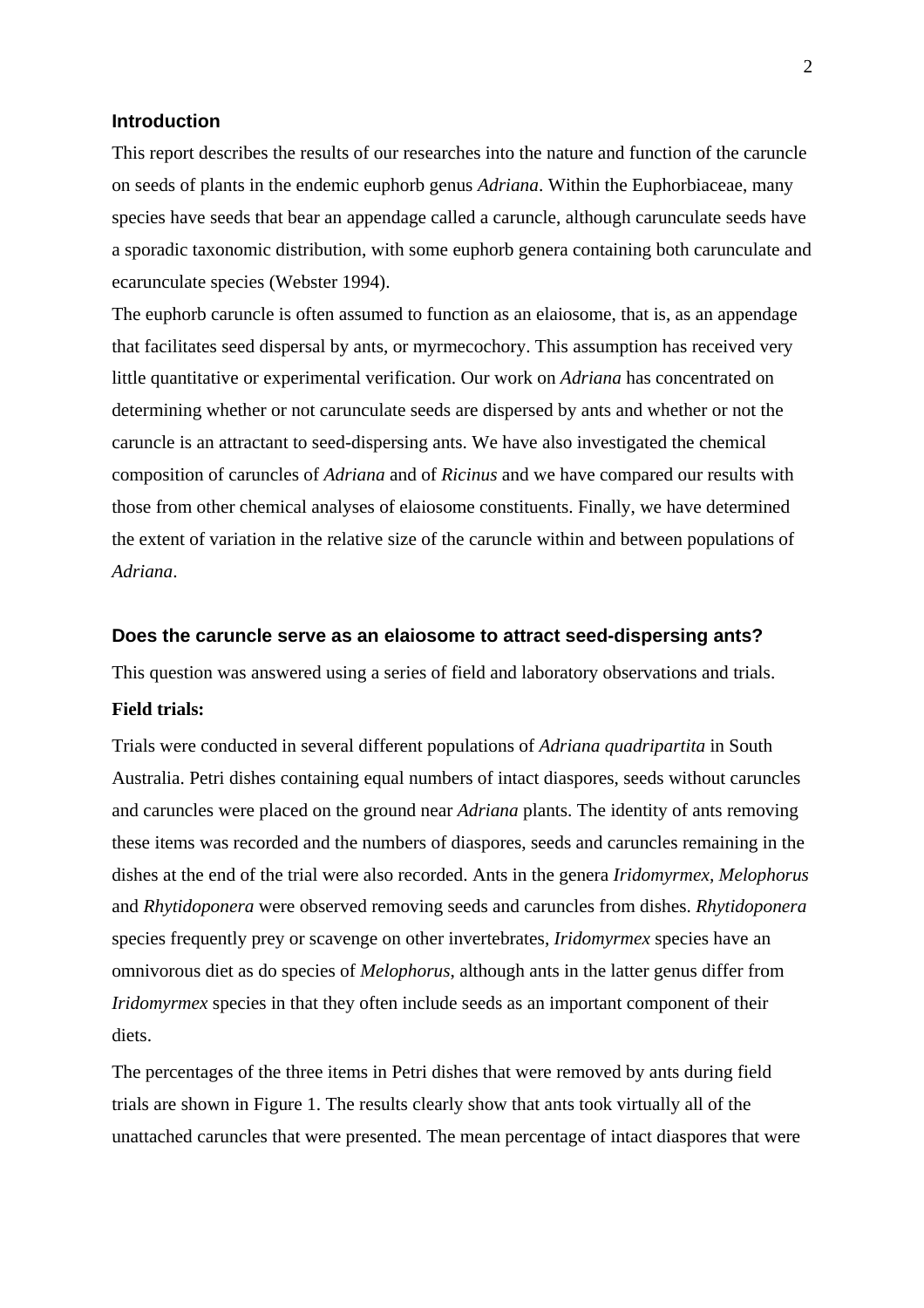removed was greater than the mean percentage of (ecarunculate) seeds that were removed. The responses to ecarunculate seeds were also the most variable, since such seeds were often ignored but were sporadically removed from Petri dishes. Field observations of ants transporting *Adriana* seeds indicated that seeds are often rapidly located by ants once they fall to the ground and that ants usually transport seeds for distances of about a metre or less.



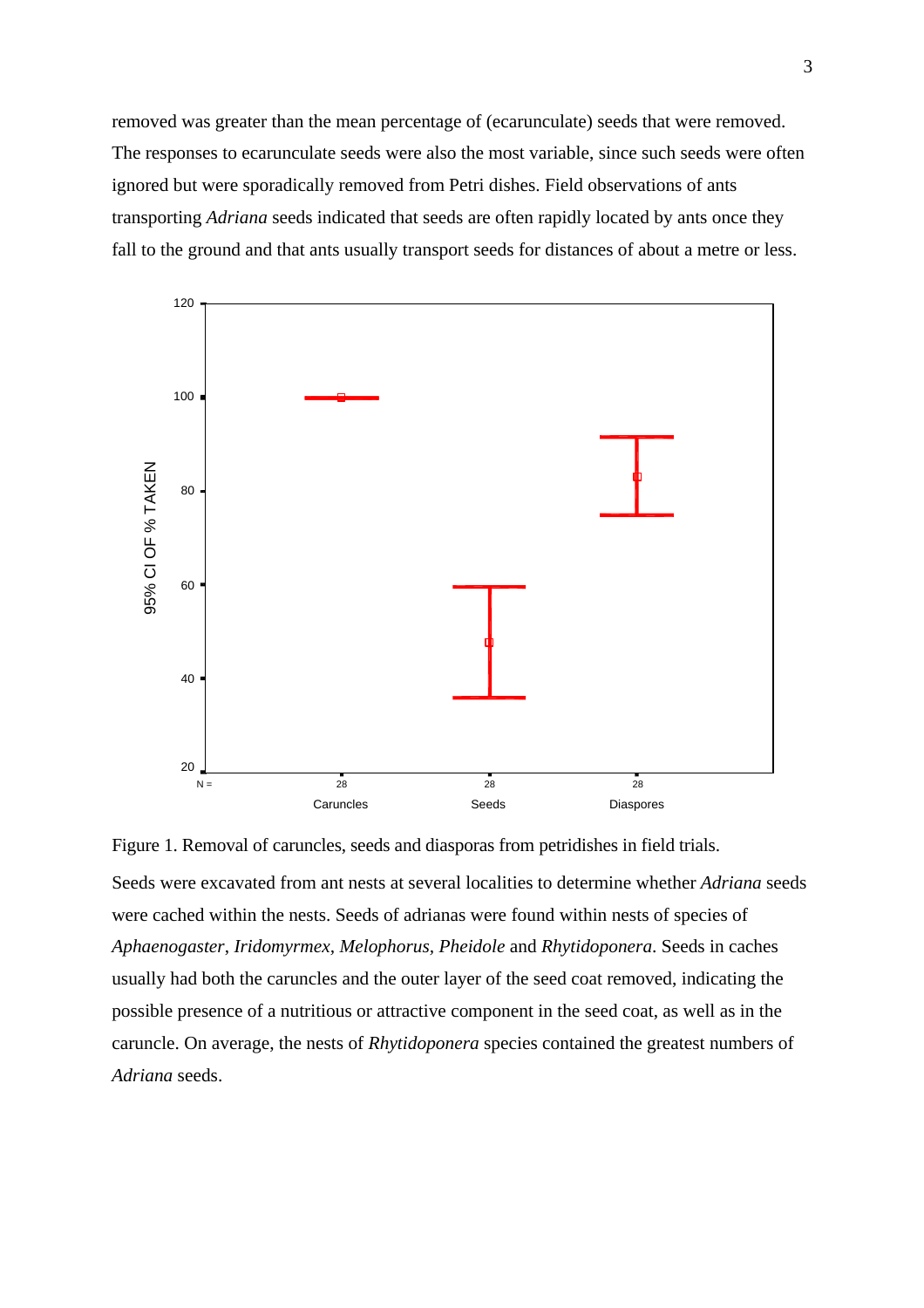## **Laboratory trials**

To confirm and extend the results of the field trials, we established several laboratory colonies of *Rhytidoponera*, *Iridomyrmex* and *Melophorus*. The greater majority of lab trials were performed with colonies of *Rhytidoponera* since these ants behaved most naturally, and were the easiest to maintain, under laboratory conditions. Figure 2 presents boxplots of the percentages of caruncles, seeds (ecarunculate diaspores) and intact diaspores that were taken by laboratory colonies in eleven trials. The results parallel the field trials in that caruncles were taken more frequently than intact diaspores which in turn were taken more frequently than ecarunculate seeds.



Lab Rhytidoponera trials

Figure 2. Removal of caruncles, seeds and diasporas by ants of the genus *Rhytidoponera* in laboratory trials

Together, the field and laboratory choice trials indicate that the caruncle is attractive to ants and that carunculate seeds were particularly attractive to the omnivorous *Rhytidoponera* and *Iridomyrmex* species.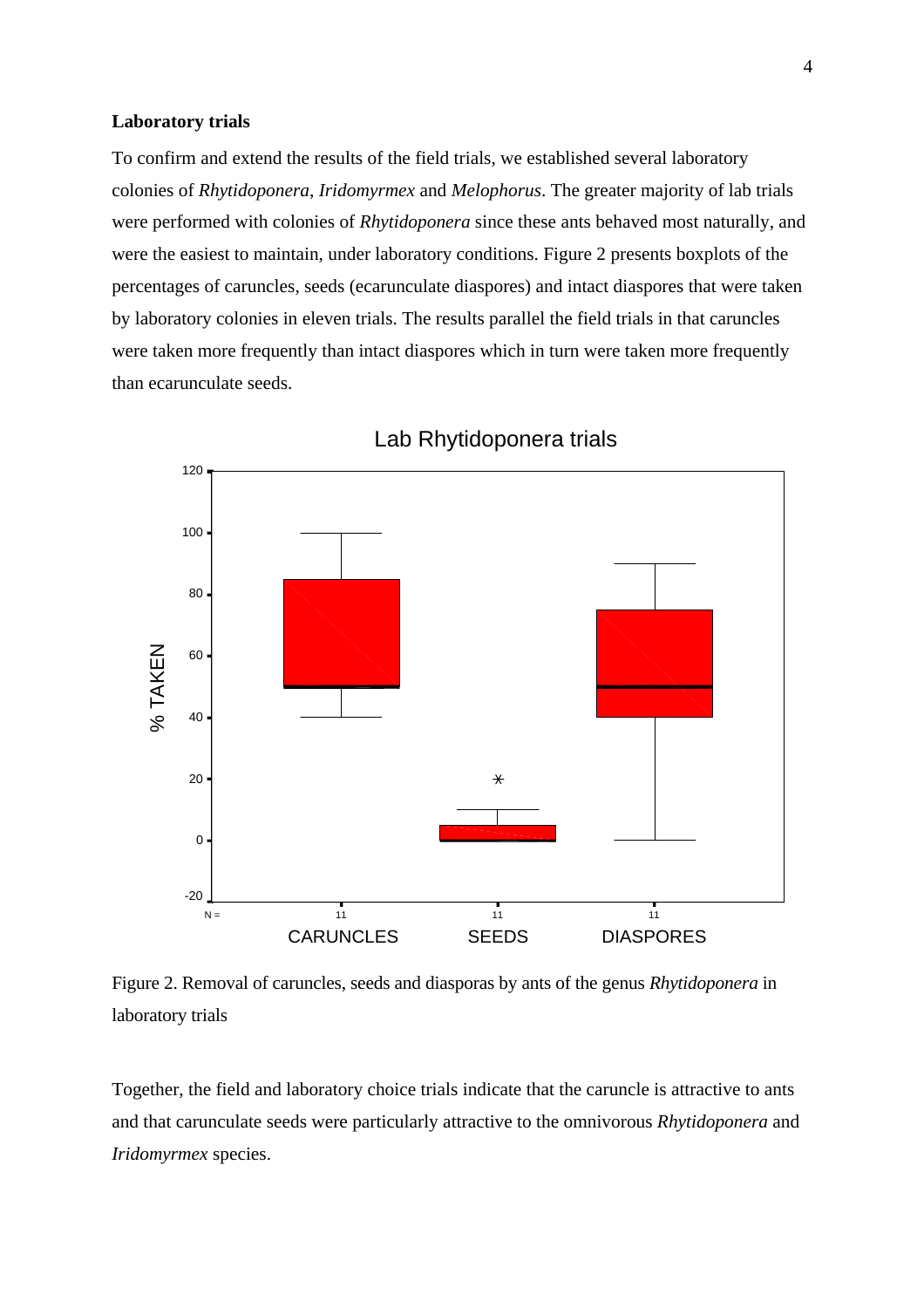## **Fatty acid constituents of euphorb caruncles**

The fatty acid constituents of seeds of *Adriana* species and of *Ricinus communis* were analysed for us using gas chromatography by Mr. Mark Newman in the laboratory of Dr. Bob Gibson at the Flinders Medical Centre.

Seeds from plants of *Adriana quadripartita* were obtained from the following areas:- Marion Bay, Torrens Island and the Robe area (between Salt Creek and Robe) in South Australia (Figure 3). Seeds from plants of *Adriana tomentosa* var. *hookeri* were obtained from populations in Wyperfeld National Park in north-western Victoria (Figure 3).



Figure 3. Areas used for collection of seed of *Adriana* species

Figures 4 and 5 present the relative proportions of the major fatty acids in the elaiosomes and seeds respectively, of *A. quadripartita*, *Adriana tomentosa* var. *hookeri* and *Ricinus communis*. The data depicted in the twelve bars on the right of these figures were obtained from a paper by Hughes et al. (1994) for comparison. Hughes et al. argue that the fatty acid composition of seed elaiosomes from a variety of plant species have convergently evolved so as to resemble the fatty acid composition of arthropods, thus making the elaiosomes (and seeds) especially attractive to carnivorous or omnivorous ants such as *Rhytidoponera*. Prior to our study, no comparative data were available from plants in the Euphorbiaceae. Figures 4 and 5 reveal that the fatty acid profiles from the two *Adriana* species are quite similar to each other and to those of the other elaiosome-bearing plant species examined by Hughes et al. (1994). Relative to the seeds themselves, caruncles contained higher proportions of 16:0 palmitic acid. Interestingly, the elaiosomes of *Ricinus communis*, the castor oil plant, are quite different in composition, containing substantial amounts of 18:3 linolenic acid. The seeds of *Ricinus* (average weight more than 200mg) are much larger than those of adrianas (average weight  $\sim$  30mg) which themselves weigh more than the majority of ant-dispersed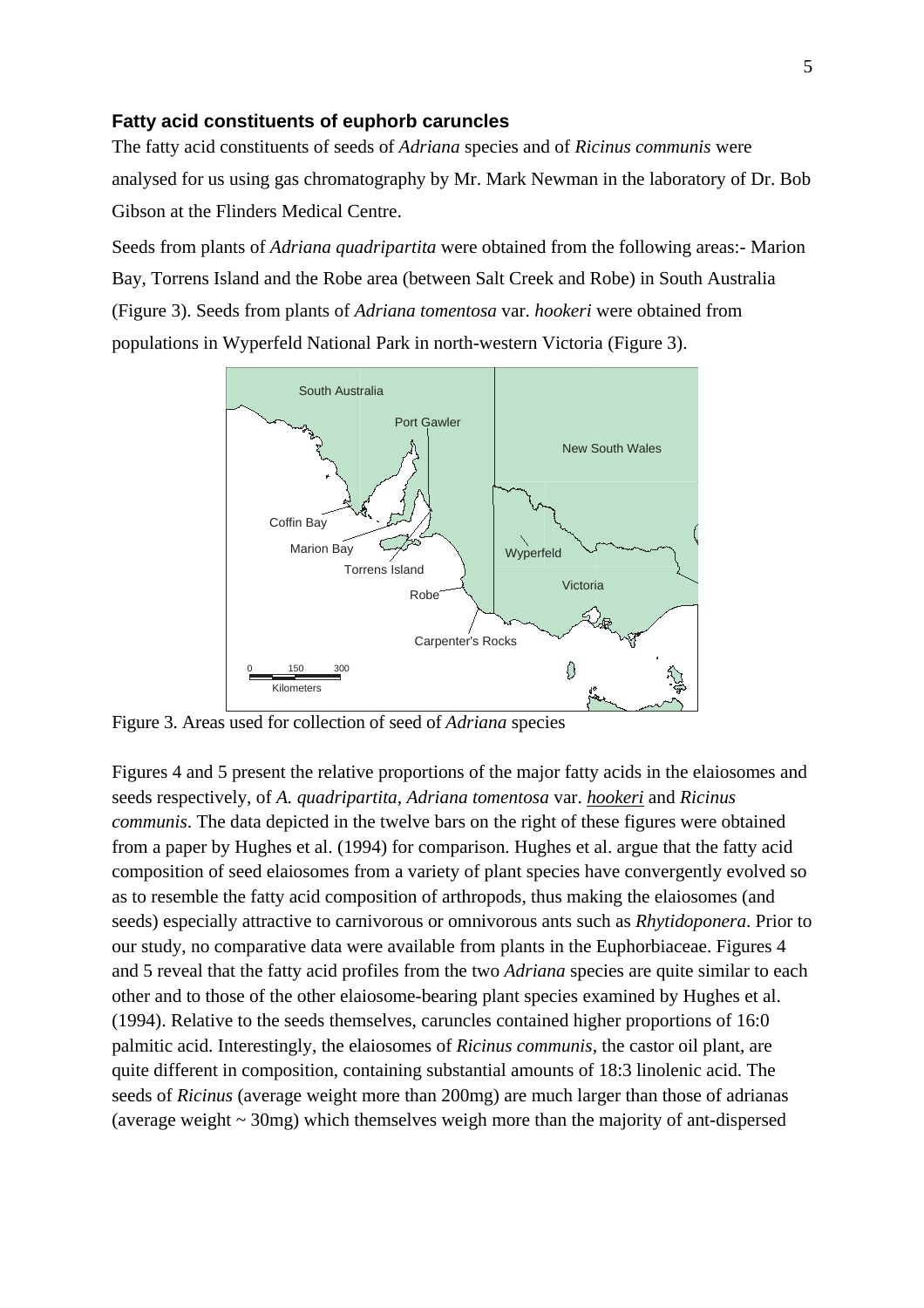seeds tabulated by Hughes et al. (1991). This suggests that *Ricinus* seeds may not be myrmecochorous.





Figure 5



6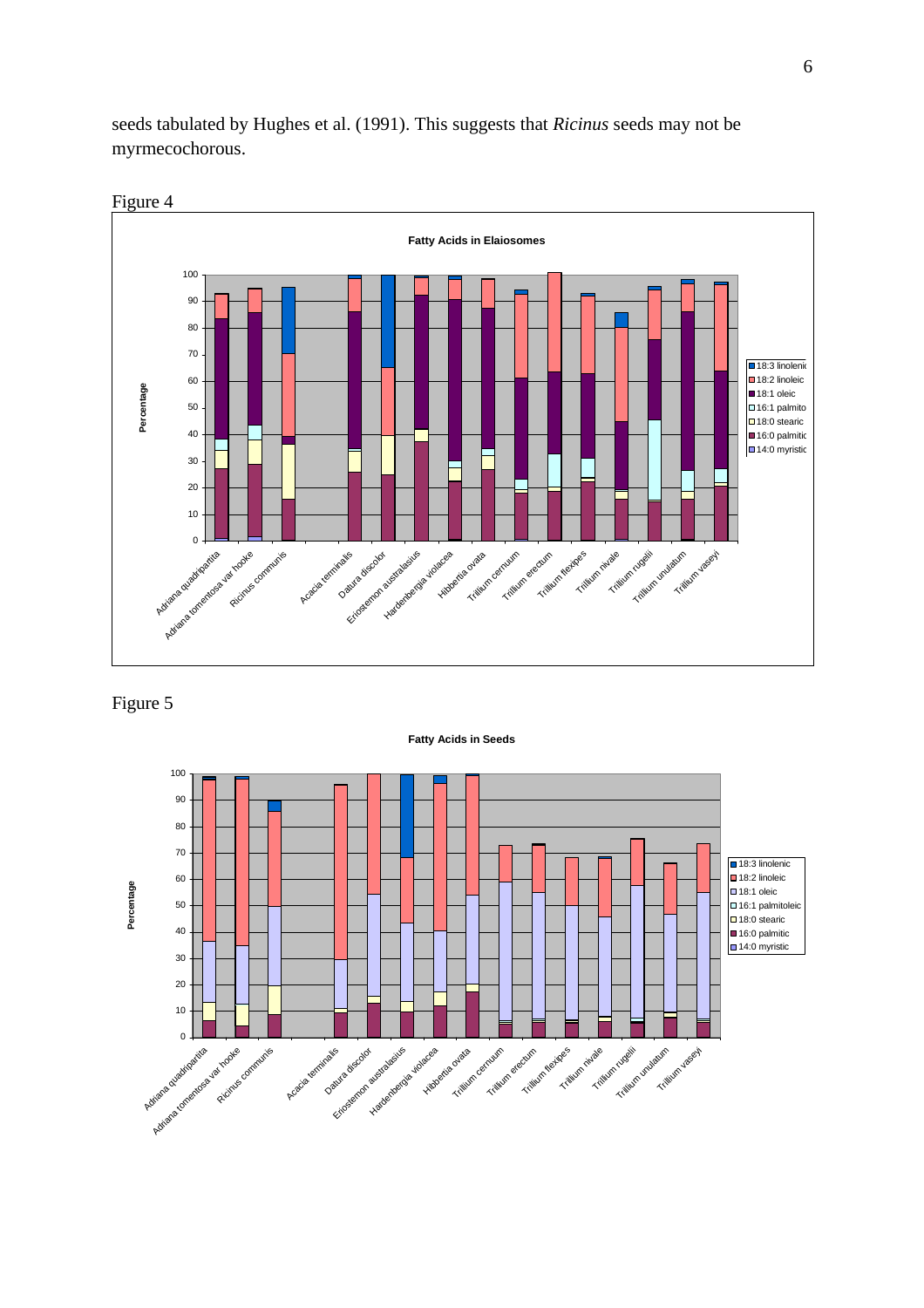Figures 6 and 7 illustrate the levels of variation in the fatty acid composition of elaiosomes (caruncles) and seeds, respectively, among and within localities containing the two species of *Adriana*. The fatty acid composition is clearly quite uniform and there appears to be as much variation within populations or geographic areas as there is among populations or species. Since elaiosomes have been hypothesised to have evolved so as to resemble arthropods in their fatty acid composition (see above), we analysed the fatty acid composition of blowflies and found that they resembled *Adriana* caruncles in having relatively low concentrations (10%) of linoleic acid and intermediate concentrations (18%) of palmitic acid, in contrast to *Adriana* seeds which have relatively high concentrations (62%) of linoleic acid and relatively low concentrations (5%) of palmitic acid. A trial was conducted with a laboratory colony of *Rhytidoponera* ants in which the colony was offered equal numbers of *Adriana* diaspores, caruncles, ecarunculate seeds and blowflies. The colony tended to remove the caruncles first, then the flies and then the intact diaspores. Thus although the diaspores are clearly attractive to ants and have caruncles that appear to resemble arthropod prey items, ants can still differentiate between diaspores and insect prey of similar weights.

Figure 6



#### **Fatty Acids in Adriana Elaiosomes**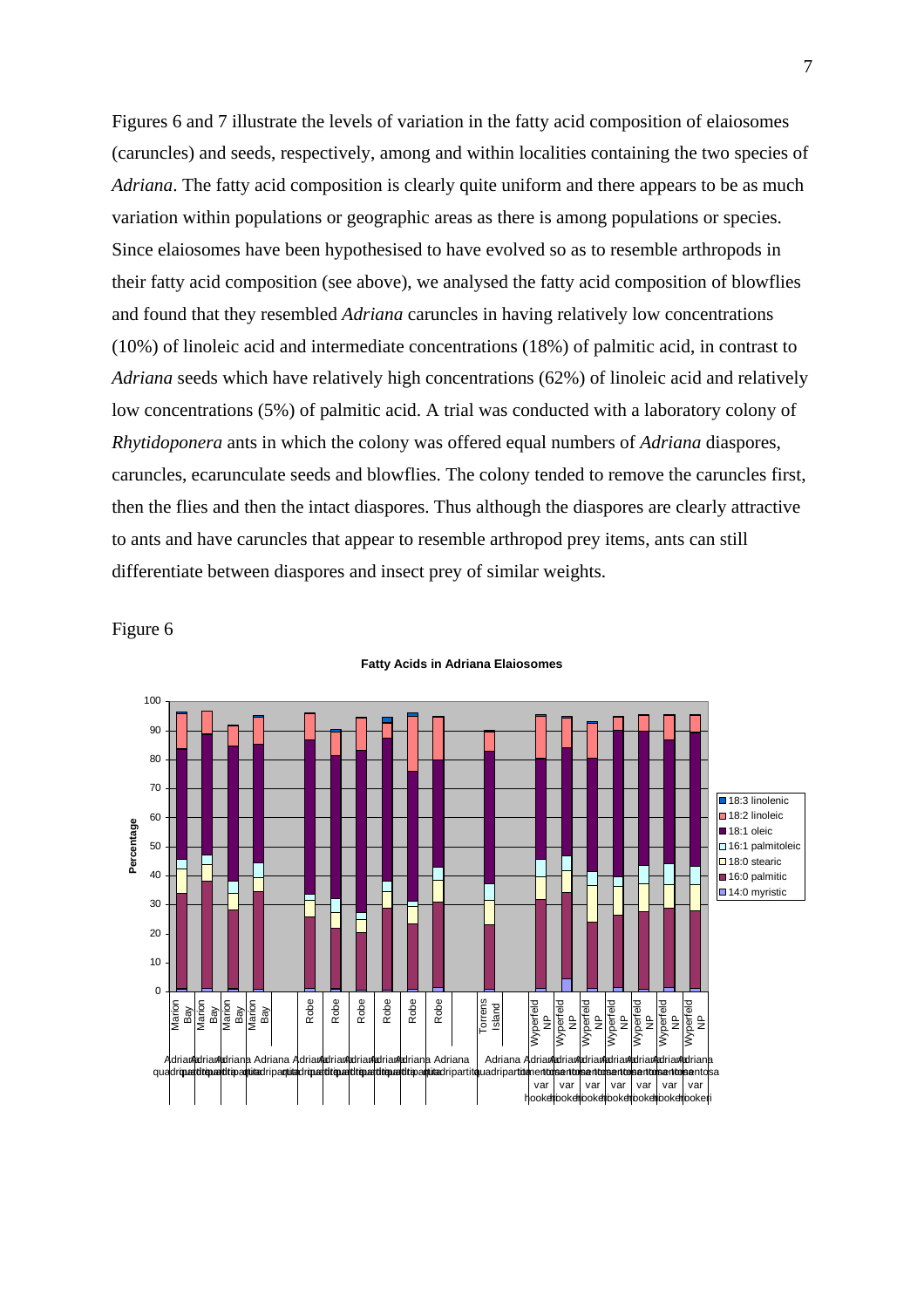## Figure 7

#### **Fatty Acids in Adriana Seeds**



## *Variation in Seed and Caruncle Weights*

The consequences of variation in the absolute and relative masses of the elaiosomes and seeds have been examined by several authors. Gunther and Lanza (1989) found that removal rates of seeds of three species of *Trillium* were not directly correlated with elaiosome mass, diaspore mass or with the elaiosome:diaspore mass ratio. Hughes and Westoby (1992) used elaiosomes glued to plastic beads to manipulate the above parameters and concluded that both diaspore mass and elaiosome:seed mass ratio contributed to seed removal rates. However they concluded that omnivorous ants (such as *Rhytidoponera*) responded primarily to the elaiosome:seed mass ratio, whereas seed-feeding ants (such as *Pheidole*) responded primarily to the diaspore mass. Mark and Oleson (1996) examined intraspecific variation in seed and elaiosome mass in a population of *Hepatica nobilis* (Ranunculaceae) and concluded that elaiosome mass, rather than the elaiosome:seed mass ratio was primarily influencing removal rates by ants. The present study appears to be the first to quantify the nature and extent of variation in elaiosome and diaspore masses within and among populations of a myrmecochorous plant.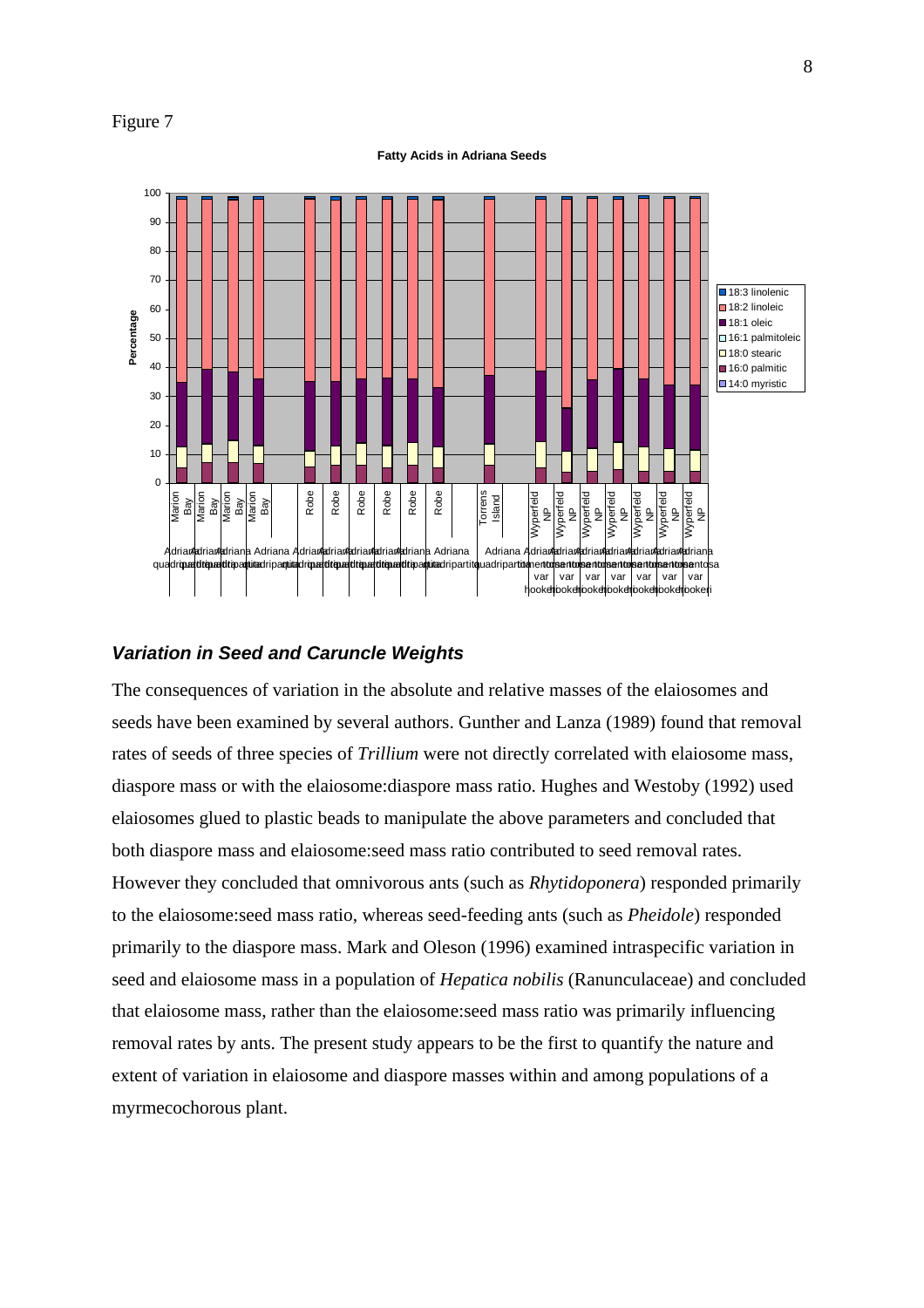Mature seeds were collected from at least three plants in each of several populations of *A. quadripartita* in coastal South Australia (Figure 3). Seeds and caruncles were weighed on a six-place microbalance. Figure 8 shows the relationship between seed (diaspore - caruncle) weight and caruncle weight across all populations. (Populations are coded with different colours). The relationship appears to be non-linear, with large seeds having proportionately larger caruncles. Analysis of covariance on log-transformed data indicates that the slope of the relationship between caruncle weight and seed weight does not differ significantly among the six sampled populations ( $F_{5,164} = 1.95$ ,  $P > 0.05$ ).



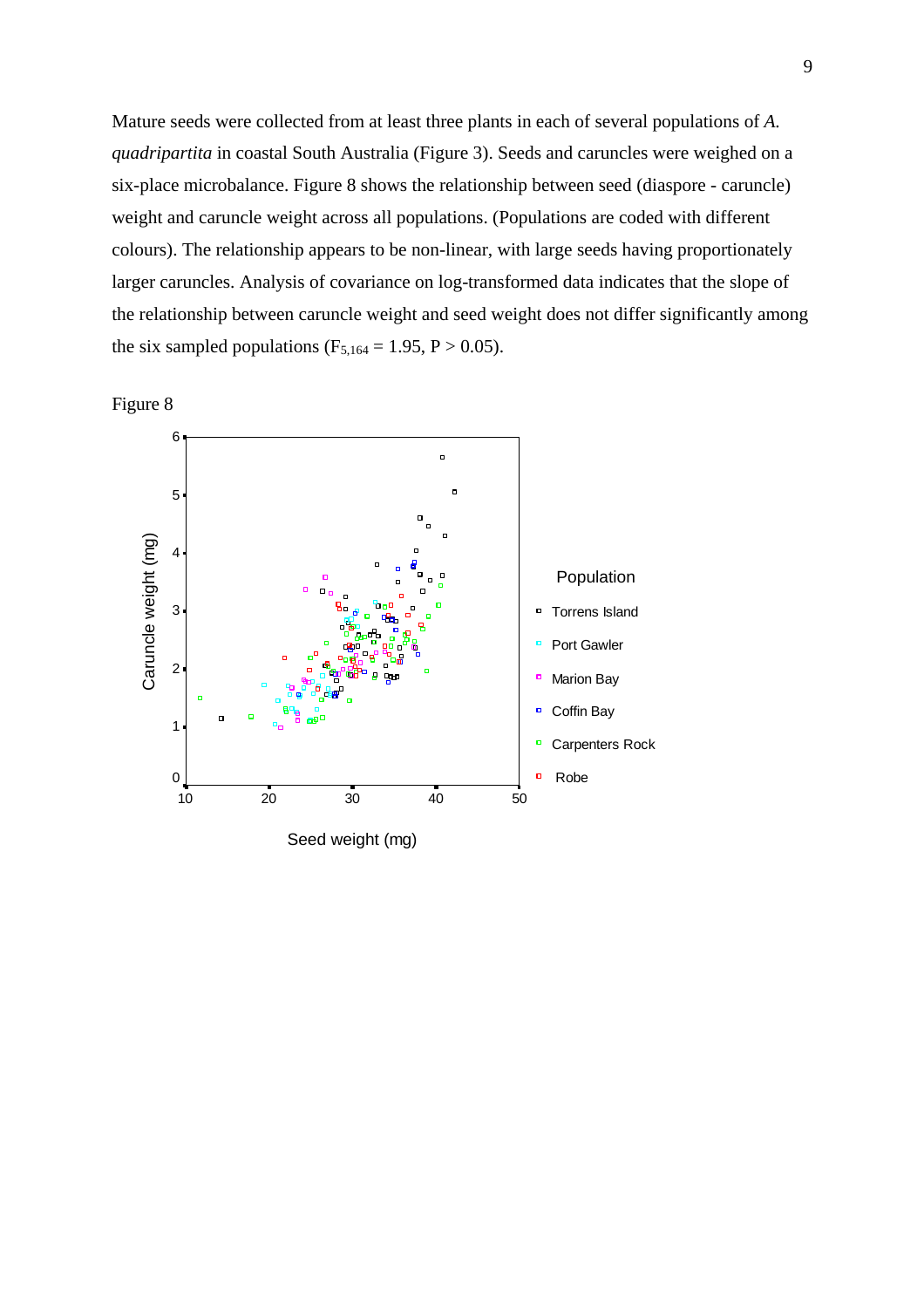



Figure 9 presents means and 95% confidence intervals of seed (diaspore minus caruncle) weight in the six sampled populations. Mean seed weight differed significantly among populations and among plants within populations (Analysis of Variance,  $P < 0.05$ ,  $P < 0.001$ , respectively).

Figure 10 presents means and 95% confidence intervals of caruncle weight in the six sampled populations. Mean caruncle weight also differed significantly among plants within populations (Analysis of Variance,  $P < 0.001$ ) but was not significantly different among populations (Analysis of Variance,  $P = 0.232$ ), although the pattern of differences among populations was very similar to that for seed weights (Figures 9 and 10). Not surprisingly, the ratios of caruncle: seed mass ratios displayed a similar trend (Figure 11) and did not differ significantly among populations (Analysis of Variance,  $P = 0.753$ ) although there was significant variation among plants within populations (Analysis of Variance,  $P < 0.001$ ). We calculated variance components for the caruncle: seed mass ratio in order to quantify levels of variation in this trait and found that 77% of the variation arose from differences among plants within populations, 23% arose from differences among seeds from within individual plants and a negligible amount arose from differences among populations.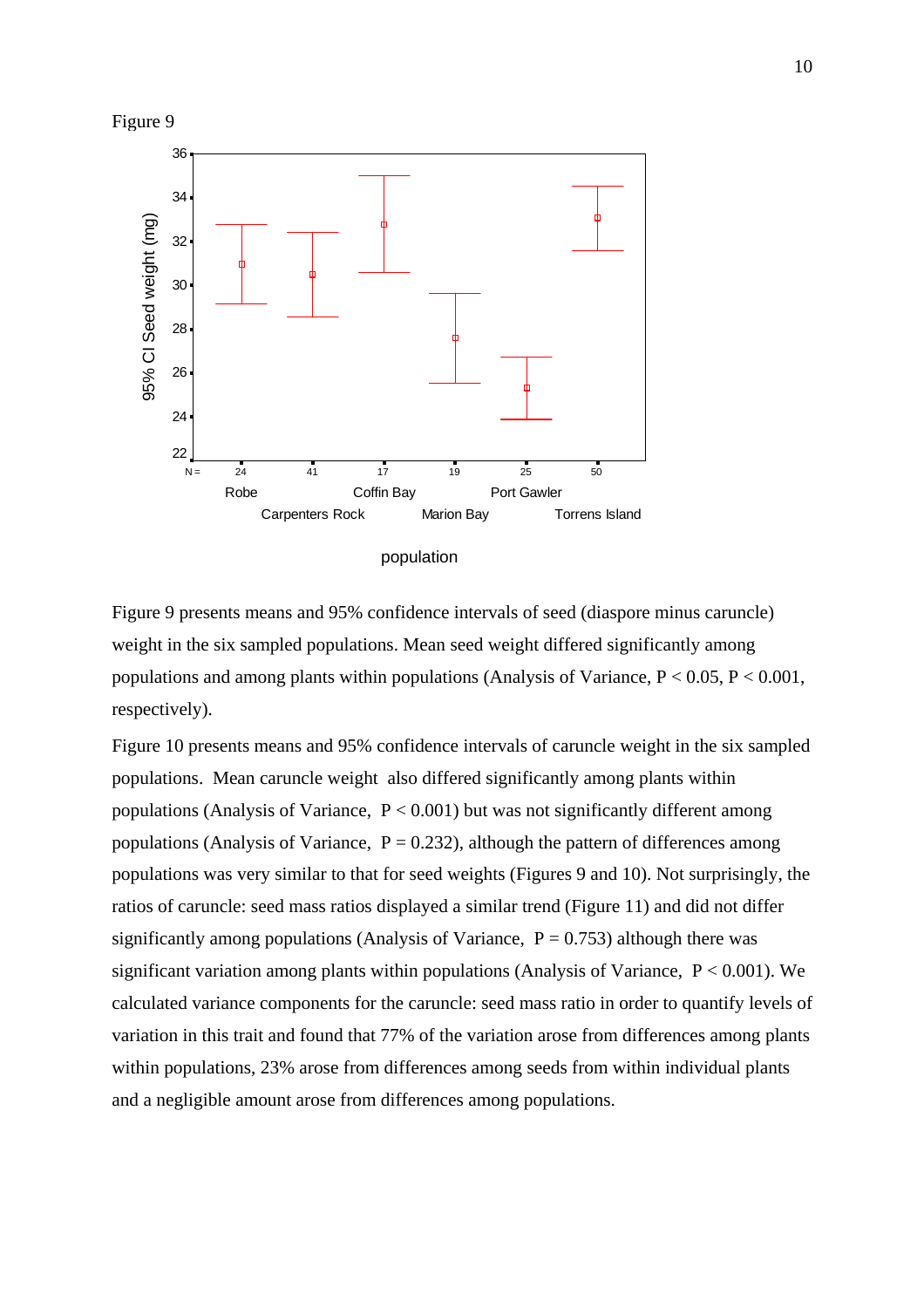





Figure 11



population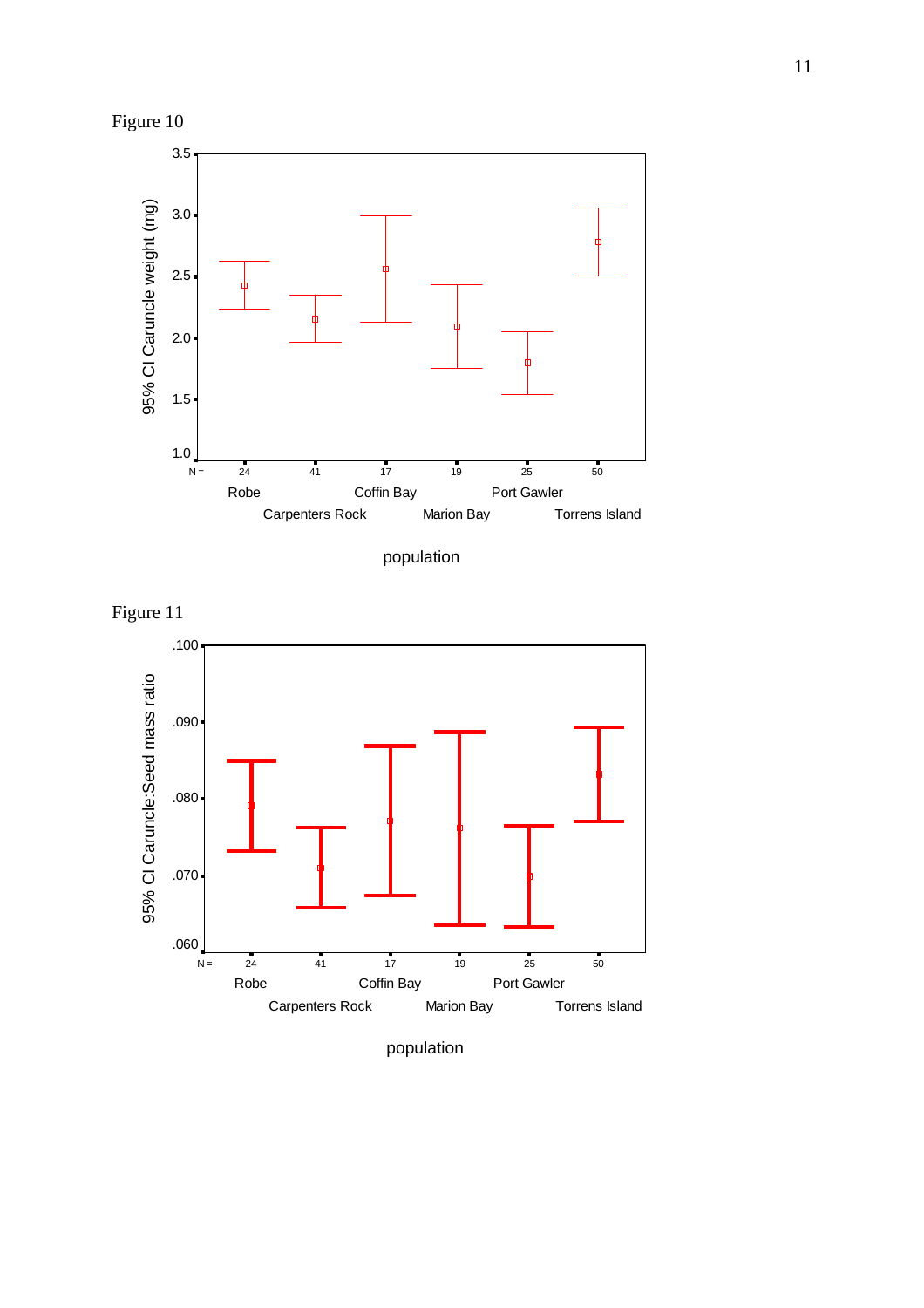Seeds of *A. tomentosa var. hookeri* were collected from Wyperfeld National Park in Victoria. The means (and 95% confidence intervals) for the diaspore characteristics are similar to those measured from seeds of *A. quadripartita* and are shown below :-

| Diaspore weight     | Seed weight (mg)     | Caruncle weight  | Caruncle: seed mass |
|---------------------|----------------------|------------------|---------------------|
| (mg)                |                      | (mg)             | ratio               |
| 29.15 (27.82,30.50) | 26.90 (25.62, 28.17) | 2.26(2.15, 2.38) | 0.086(0.082, 0.089) |

# *Conclusions and Current Research*

The carunculate seeds of adrianas are clearly attractive to ants of several different species and are frequently transported by ants to their nests. Analyses of the caruncle fatty acid constituents indicates that they resemble those of other myrmecochorous plant species and that there is little variation in the fatty acid composition of caruncles among *Adriana* species or among populations of adrianas.

Analysis of diaspore and caruncle weights has revealed that while there is significant variation in seed weight among sampled populations of *Adriana quadripartita*, the relationship between seed weight and caruncle weight does not vary among populations and hence the caruncle:seed mass ratio, which has been shown to be an important cue eliciting diaspore removal in other studies, does not vary significantly among the sampled populations. On the other hand, there is considerable variation among plants within populations in seed and caruncle weights, and in the ratio of these quantities. Such a pattern might arise if the factors influencing the evolution of the caruncle:seed mass ratio varied little over the sampled geographic range.

Current and future work is directed at determining the consequences of myrmecochory for seed germination and seedling establishment. This work involves germination trials in the lab and greenhouse and transplantation experiments in the field.

# *Outcomes*

The work supported by the Flora Foundation grant has been the subject of papers presented at the joint meetings of the Australian Systematic Botany Society and Society of Australian Systematic Biologists at Adelaide, 1997 and at the meetings of the Society for the Study of Evolution at Boulder, Colorado, 1997. The work described above is also being prepared for publication in scientific journals.